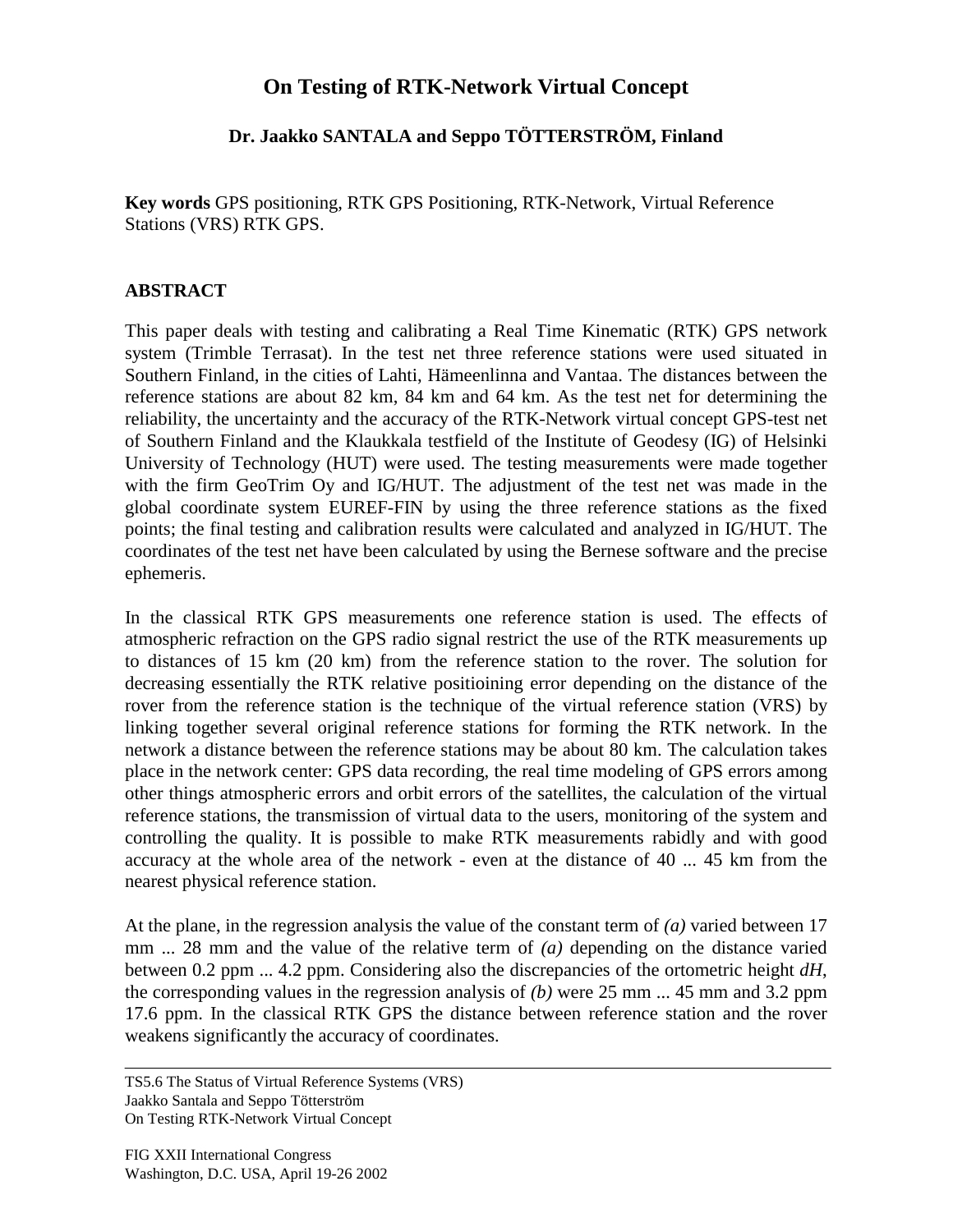For investigating the accuracy of the classical RTK GPS in detail measurements of the mapping, the RTK GPS -equipments of four different manufacturers were tested in the Otaniemi test field of IG/HUT. For transmitting the corrections to the rover the radio modem and also the GSM modem were used. Five reference stations were used; the distances between the reference points and the rover were 350 m, 2200 m, 4800 m, 12500 m and 21000 m. For determining the accuracy of the RTK mapping the discrepancies *dx*, *dy* and *dH* between the measured coordinates, the plane coordinates *x*, *y* and the ortometric height *H*, and the corresponding reference coordinates of the test field were calculated. For analyzing the accuracy, a total discrepancy of the plane coordinates, *(a)*, and a 3D-total discrepancy, *(b)*, were calculated using Pythagoras.

The Virtual Reference Stations (VRS) RTK GPS test measurements were made during September and October 2000. The test measurements included nine test points (known points) at the distance of 15 km …40 km from the nearest physical reference station, both inside and outside of their triangle. The measurements were made by Trimble/Spectra Precision Geotracer 3220 RTK system. In every test point was measured 10 independent VRS OTF fixed solutions. Always when system got fix solution then point was measured using stop&go VRS RTK mode, two 2 sec. and one 10 sec. measurements.

In the following are the means of the mean values of the coordinate discrepancies and of the total discrepancies (in millimeters) at the interpolation area and at the extrapolation area of the reference stations, i.e. the areal accuracy of the VRS RTK-Network: at the interpolation area

|                   | <b>MMdx</b> | <b>MMdy</b> | <b>MMdH</b> | MM(a) | MM(b) |
|-------------------|-------------|-------------|-------------|-------|-------|
| 2 sec.            | 14          |             | 52<br>οэ    | ۱۵    | 58    |
| 2 sec.            | 12          |             | ςŋ<br>IJ    |       | 58    |
| 10 <sub>sec</sub> | $\Delta$    |             | 54          | Q     | 59    |

|        | <b>MMdx</b> | <b>MMdv</b> | <b>MMdH</b> | MM(a) | MM(b) |
|--------|-------------|-------------|-------------|-------|-------|
| 2 sec. | 12          |             | 30          | ⊥ັ    | 34    |
| 2 sec. | LD          |             | 36          |       | 43    |
| 10 sec | 15          |             | $\sim$      |       | 43.   |

and at the extrapolation area:

The results of the regression analysis of the *(a)* values depending on the distances from the nearest reference station at the interpolation area and at the extrapolation area are as follows:  $(\hat{a}) = a + b^*s$ , were a is the constant term (in millimeter) and b is the relative term (in ppm):

TS5.6 The Status of Virtual Reference Systems (VRS) Jaakko Santala and Seppo Tötterström On Testing RTK-Network Virtual Concept